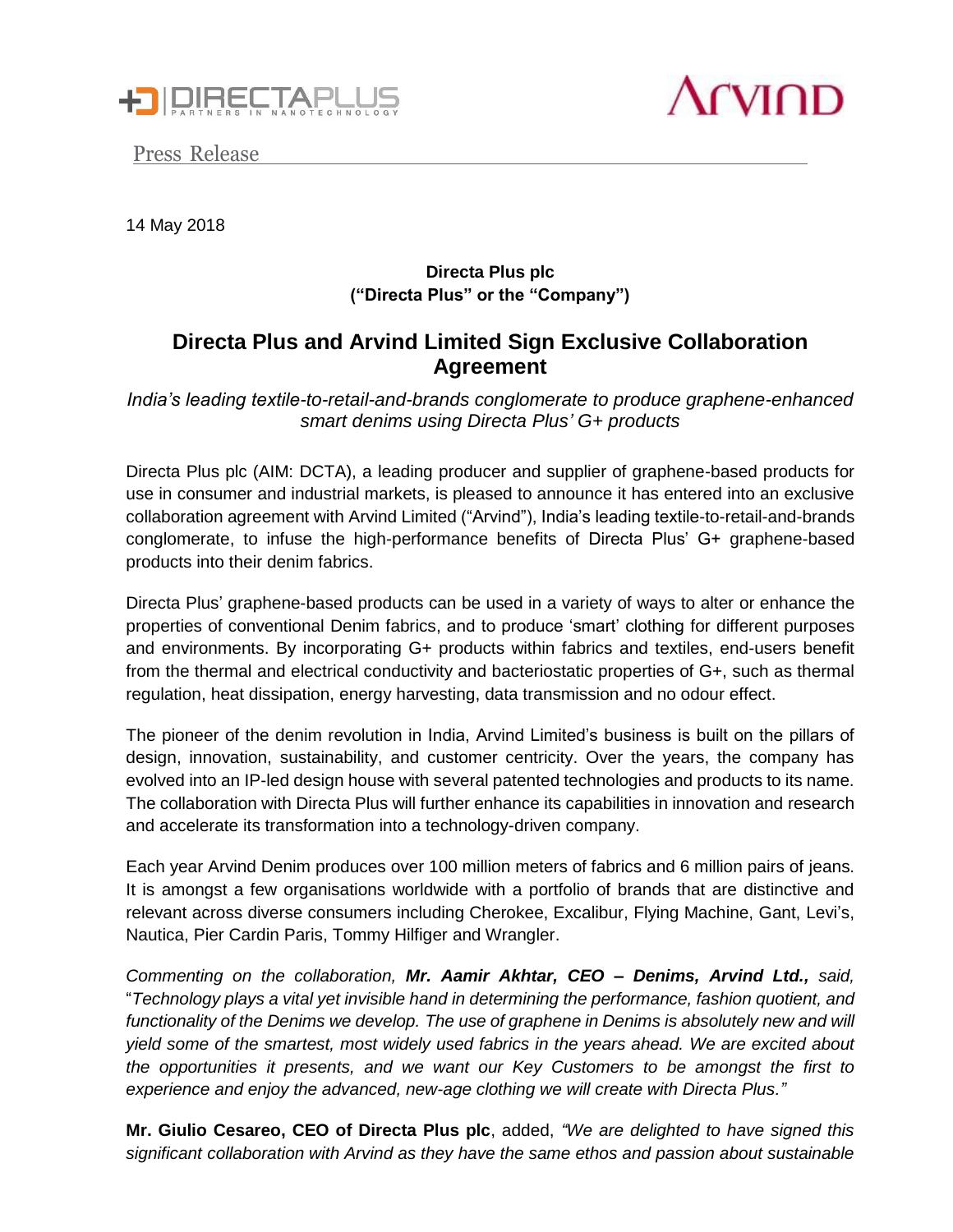



## Press Release

*innovation that is able to bring positive change to the world. The incorporation of our Graphene Plus will further differentiate Arvind's denims by providing unique features and performance enhancements. Consumers can enjoy these advantages safe in the knowledge that our products are hypoallergenic, non-toxic and sustainably produced. We look forward to working with Arvind to develop technically-advanced denims and further innovations leveraging our Graphene Plus."*

With product categories like BLUE NATIVES™, NEOBUBBLE™, BOOMERANG™, Arvind Limited is renowned for using innovative technologies to deliver better products for its customers. The use of these sophisticated technologies under the guidance of world-renowned designers has enabled Arvind to transform itself from a textile company to an end-to-end partner across some of the leading businesses across the world.

#### **Enquiries:**

| Directa Plus plc                                               |                  |
|----------------------------------------------------------------|------------------|
| Giulio Cesareo, CEO                                            | +39 02 36714458  |
| Marco Ferrari, CFO                                             |                  |
|                                                                |                  |
| <b>Cantor Fitzgerald Europe (Nominated Adviser and Broker)</b> |                  |
| Marc Milmo, David Foreman (Corporate Finance)                  | +44 20 7894 7000 |
| Alex Pollen, Caspar Shand Kydd (Sales)                         |                  |
|                                                                |                  |
| Luther Pendragon (Financial PR)                                |                  |
| Harry Chathli, Claire Norbury, Alexis Gore                     | +44 20 7618 9100 |

#### **Notes to Editors**

#### **About Arvind Limited:**

Arvind Limited is a \$1.5 billion conglomerate with interests in textiles, branded apparel and accessories, engineering and real estate. Today, Arvind employs 28,000+ people directly and has evolved as one of India's largest textile conglomerate having presence across the chain from yarns to finished goods. Arvind Limited manufactures and sells about 300 million meters of fabrics and over 30 million pieces of ready-to-wear apparel. Its denim, woven and knit products are innovative and sustainable, and sourced by some of the most iconic apparel brands around the world.

#### **About Directa Plus plc:**

Directa Plus is one of the largest producers and suppliers of graphene-based products for use in consumer and industrial markets worldwide. By incorporating Directa Plus' unique graphene